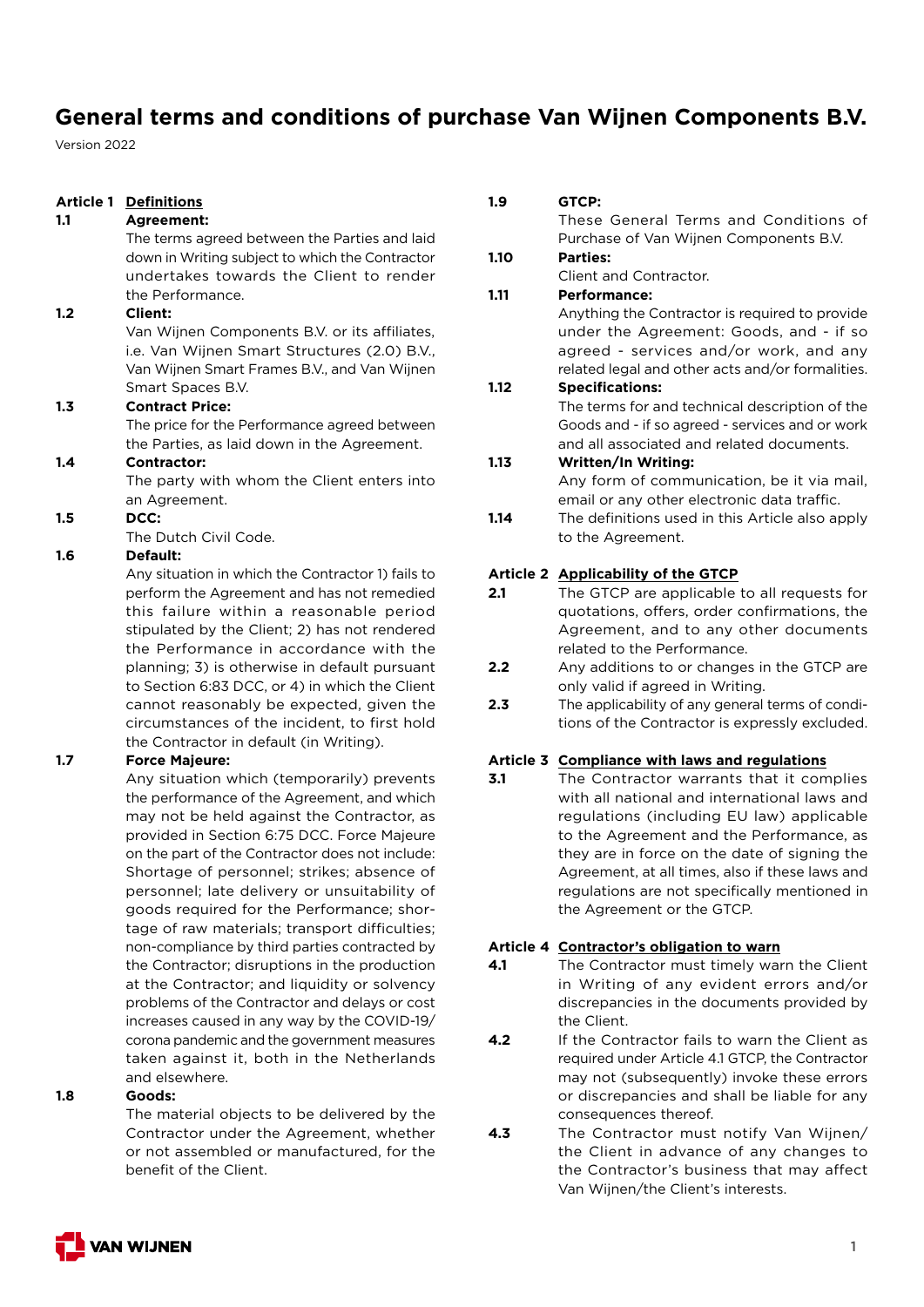Version 2022

### **Article 5 Data, personal data and privacy**

- **5.1** Where the Client processes personal data, it does so in accordance with the privacy legislation.
- **5.2** Where the Client and Contractor share personal data in connection with the performance of the Agreement, the Contractor shall comply with all privacy legislation. This will in any event include the General Data Protection Regulation (GDPR, Regulation (EU) 2016/679), also if the Contractor is established outside the EU.
- **5.3** The Contractor undertakes to take all necessary security measures to comply with the privacy legislation. This will in any event include the GDPR, also if the Contractor is established outside the EU. The Contractor shall immediately notify the Client of these security measures in Writing at the latter's first request.
- **5.4** The Contractor is obliged to notify the Client of any data breaches involving personal data for the processing of which the Client is responsible under the GDPR within 24 hours.
- **5.5** The Contractor must notify the Client immediately of any complaints and requests for information it receives, or any other requests, including requests to rectify, delete or restrict the use of personal data. The Contractor may not respond to these requests itself, unless it has been specifically instructed by Van Wijnen/the Client to do so.

## **Article 6 Confidentiality**

- **6.1** The Contractor undertakes not to disclose any information about the Agreement, the Performance, and anything related thereto to third parties, unless the Agreement or the nature of the Performance requires otherwise. The Contractor may only use the information and data it receives within the context of an Agreement in the performance thereof. The Contractor is not allowed to use the Client's name in digital or other publications, ads, or in any other way, without the prior written consent of the Client.
- **6.2** The duty of confidentiality may only be waived with the prior written consent of the Client. The duty of confidentiality continues to exist for the Contractor after the end of the Agreement as well.
- **6.3** For each breach of the duty of confidentiality the Contractor shall forfeit to the Client an immediately due and payable fine of  $\epsilon$ 50,000. without prejudice to the Client's other rights, including the right to demand compensation.

**6.4** The Contractor shall impose the obligations referred to in this Article on its Workers. The Contractor shall furthermore impose on any third parties engaged by it.

## **Article 7 Order of priority**

- **7.1** In case of conflict between documents, the following order or priority applies:
	- a. the most recent document takes precedence over older ones.
	- b. descriptions take precedence over drawings.
	- c. special arrangements take precedence over general arrangements, whereby a. ranks above b. and c., and b. ranks above c.

## **Article 8 Governing Law; Disputes**

- **8.1** The GTCP and the Agreement are exclusively governed by and shall be construed in accordance with Dutch law. The applicability of the Vienna Convention on Contracts for the International Sale of Goods is expressly excluded.
- **8.2** Any disputes arising between the Parties shall be settled between the Parties (i.e. their boards) in mutual consultation.
- **8.3** If these consultations are not successful and a dispute resolution is required, the dispute will be referred to the competent court in Utrecht, the Netherlands. This court shall have exclusive jurisdiction to hear all disputes between the Parties.

## **Article 9 Concluding the Agreement**

- **9.1** Prior to concluding the Agreement the Contractor shall submit an offer that meets the specifications communicated by the Client. The offer is irrevocable, unless it clearly appears from the offer that it is revocable.
- **9.2** The Contractor shall notify the Client in advance in Writing of any changes made in the specifications communicated by the Client. Any such changes shall only be valid if accepted by the Client in Writing.
- **9.3** The Agreement shall only be concluded in Writing. Any changes in the Agreement must also be in Writing.
- **9.4** Before actually performing the Agreement the Contractor shall forward a duly, digitally signed copy of the Agreement to the Client, plus any schedules thereto.
- **9.5** If the Agreement is concluded with two or more natural persons or legal entities, each of these shall be jointly and severally obliged to perform the Agreement.

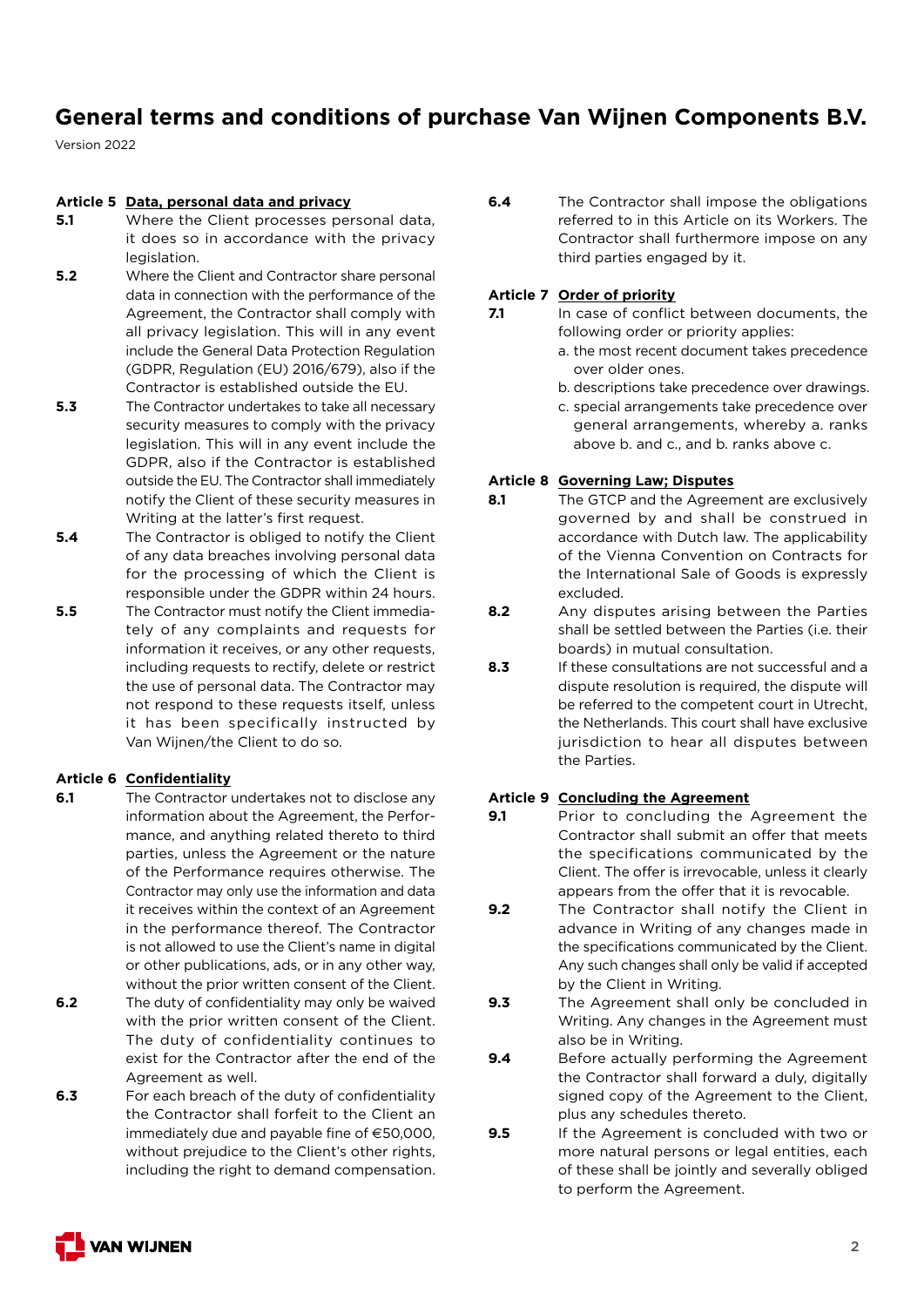Version 2022

### **Article 10 Contract Price, Billing; Payment**

- 10.1 The Contract Price is not subject to change during the term of the Agreement. Any changes in prices, wage costs, transport and packaging costs, social insurance contributions, taxes or other cost-increasing factors will not affect the Contract Price.
- **10.2** All invoices are payable within 60 calendar days of the date of the invoice.
- **10.3** The invoice will be paid by van Wijnen/the Client if (where applicable to the Performance): the invoice and any annexes thereto (scanned as one pdf file) are accepted.
- **10.4** If the Parties have agreed a defects liability period as referred to in Article 30 GTC, Van Wijnen may withhold 5% of the Contract Price during the defects liability period as security for compliance by the Contractor with its obligations.

#### **Article 11 Unit Prices; Quantities**

- **11.1** Where applicable to the Performance, the Agreement will specify the Contractor's unit prices and hourly wages.
- **11.2** If the quantities are offsettable, the unit prices laid down in the Agreement will be applied.
- **11.3** The offsettable quantities are determined between the Parties in mutual consultation by measuring in the work and/or in the working drawings.
- **11.4** Only the net quantities actually used in the work will be set off.

#### **Article 12 Contracting third parties**

- **12.1** The Contractor requires the prior Written consent of the Client to outsource the performance of the Agreement, or part of it, to a third party.
- **12.2** The Contractor shall ensure that all relevant obligations under the Agreement are fully imposed on the third party.
- **12.3** The consent referred to in Article 12.1 GTCP does not release the Contractor from its liability towards the Client.

#### **Article 13 Contractor's liability**

**13.1** If the Contractor or a third party contracted by the Contractor is in Default within the meaning of Article 1.14, or causes damage in any other way, the Contractor shall be liable towards Van Wijnen/the Client for any loss or damage Van Wijnen/the Client suffers as a result.

- **13.2** The Client will be entitled, but not be obliged, to compensate and/or remedy all damage caused by the Contractor or third parties engaged by the Contractor, at the expense and risk of the Contractor. The Contractor is obliged in that event to compensate all related costs to the Client, or the Client will be entitled to deduct the related costs from the Contract Price.
- **13.3** The Contractor agrees to indemnify the Client for any third-party claims. If two or more Contractors are jointly party to an Agreement, they will be jointly and severally liable for the full performance of the Agreement and the consequences thereof.
- **13.4** The Client may additionally, without prejudice to the right to claim compensation, collect an immediately due and payable fine equal to 0.5% of the amount payable by the Client under the Agreement for each calendar day that the Default continues, with a maximum of 10% of that amount.

## **Article 14 Insurance**

- **14.1** The Contractor is obliged to take out liability insurance that is satisfactory to the Client.
- 14.2 The Contractor shall pay the full premium for this insurance in advance for the duration of the entire Performance and shall demonstrate to the Client's satisfaction that any pay-outs under the insurance policy will be paid directly to the Client. If the Contractor fails to do so, the Client may cancel the Agreement, without prejudice to its other rights.
- **14.3** The Client may demand a copy of the insurance policy.

## **Article 15 Right to cancel**

- **15.1** The Client reserves the right to cancel the Agreement, or part of it, without giving notice of default, if it appears (from a statement made by the Contractor) that:
	- a. the Contractor is in Default as referred to in Article 1.14 GTCP;
	- b. the Contractor is declared bankrupt, has applied for suspension of payments, or is placed under administration or guardianship;
	- c. the Contractor's assets are seized by way of a conservatory measure or under a warrant of execution;
	- d. the Contractor ceases its business operations;
	- e. the Contractor transfers the control over its business to a third party and this may affect the performance of the Agreement in the Client's opinion.

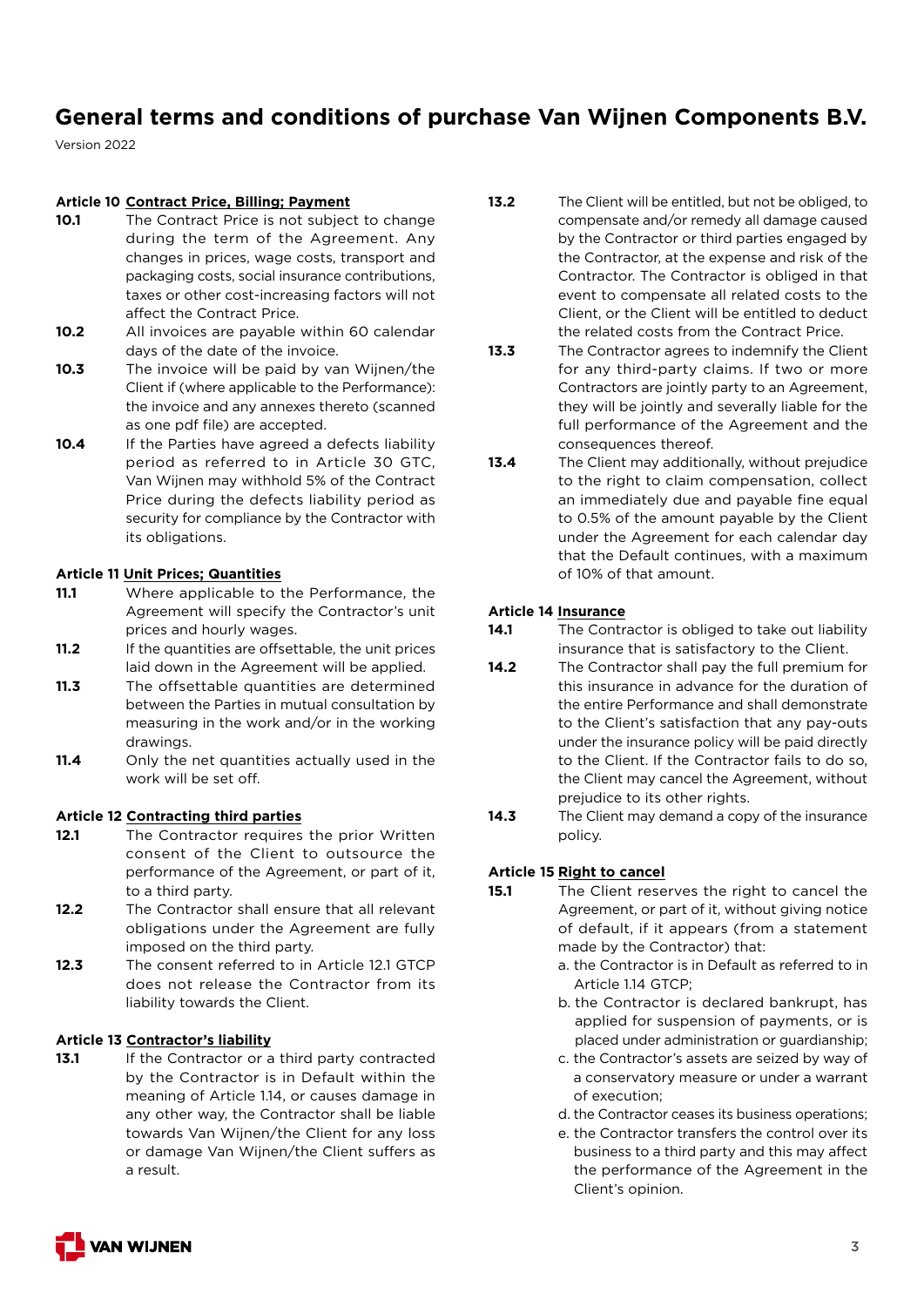Version 2022

- f. the Contractor is prevented, due to a Force Majeure event, from fulfilling the Agreement for more than thirty calendar days.
- **15.2** The right to cancel referred to in Article 15.1 GTCP does not affect the Client's right to perform the remainder of the Agreement, or have it performed.
- **15.3** If the Agreement is cancelled on one of the grounds mentioned in Article 15.1 GTCP, the Client may recover the resulting damage from the Contractor, either or not through set-off as referred to in Article 17.1 GTCP.

## **Article 16 No assignment; no right of retention**

- **16.1** The Contractor is not allowed to assign, pledge or transfer under any other title any claims under the Agreement to a third party or create restricted rights on them without the prior Written consent of the Client. The Client may make its consent subject to conditions.
- **16.2** Article 17.1 has effect under property law as referred to in Section 3:83(2) DCC.
- **16.3** The Contractor waives the right of retention within the meaning of Articles 3:290-295 DCC, unless the Client is in Default of payment of undisputed invoices.
- **16.4** The Contractor shall stipulate from the third parties it engages that they also waive the rights referred to in Article 16.3 GTCP.

#### **Article 17 Right to set off and suspend**

- **17.1** The Client may set off any amounts owed by the Contractor, whether or not these are due and payable, with anything the Client, or any of its affiliates, may owe the Contractor under other agreements. The Contractor is not entitled to set off any amounts.
- **17.2** The Client may suspend the performance of its obligations if, in the Client's opinion, the Contractor fails to perform the Agreement.

## **Article 18 Planning; Strict Deadlines**

- **18.1** The planning laid down in the Agreement is binding on the Contractor.
- **18.2** All dates specified in the planning are strict deadlines for the Contractor within the meaning of Section 6:83(a) DCC.
- **18.3** The Client may, at its own discretion, adjust the planning and/or change the order in which the Goods are delivered, and/or change the date of delivery, either or not on call. In that event the Contractor shall not be entitled to any damages or compensation, unless the Client decides, at its own discretion, that the change

will demonstrably and considerably increase the costs for Contractor.

- 18.4 The Contractor must notify the Client of each threatened delay in the delivery in Writing.
- **18.5** The Contractor may not suspend the Performance if the Client fails to fulfil one or more of its obligations.

## **Article 19 Guarantee**

- **19.1** The Contractor warrants Performance as set out in the Agreement.
- **19.2** If the Agreement does not stipulate any guarantee provisions, the following applies:
	- a. The Contractor guarantees that the Goods and/or the Performance are in accordance with the Agreement.
	- b. The Contractor guarantees that the Goods are complete and ready for use.
	- c. The Contractor will ensure that the delivery includes all components, ancillary materials, accessories, tools, spare parts, certificates, manuals and instruction guidelines (in Dutch) necessary for the purpose stated by the Client in Writing, even if these are not specified in so many words.
	- d. The Contractor guarantees that the Performance is in accordance with all relevant national and international laws and regulations in respect of (but not limited to) quality, the environment, safety, and health.
	- e. Unless otherwise agreed in Writing, the guarantees mentioned at a-d, above apply for a period of two years from the date on which the Goods are delivered and, where relevant, installed and/or assembled at the Client's.
	- f. All agreed guarantee periods recommence upon acceptance of the repairs, replacement, or supplementation to which the guarantee provisions apply.
	- g. This Article does not release the Contractor from its liability for hidden defects to the Goods, or for unsound Performance that is not immediately apparent but that becomes apparent within four years after the guarantee period has expired.
- **19.3** Irrespective of whether this is determined in the Agreement, the Contractor's guarantee obligation includes the obligation to compensate any damage and costs related to any claim under the guarantee, or that are in any way incurred due to a failure to comply with Articles 19.1 and 19.2 GTCP.

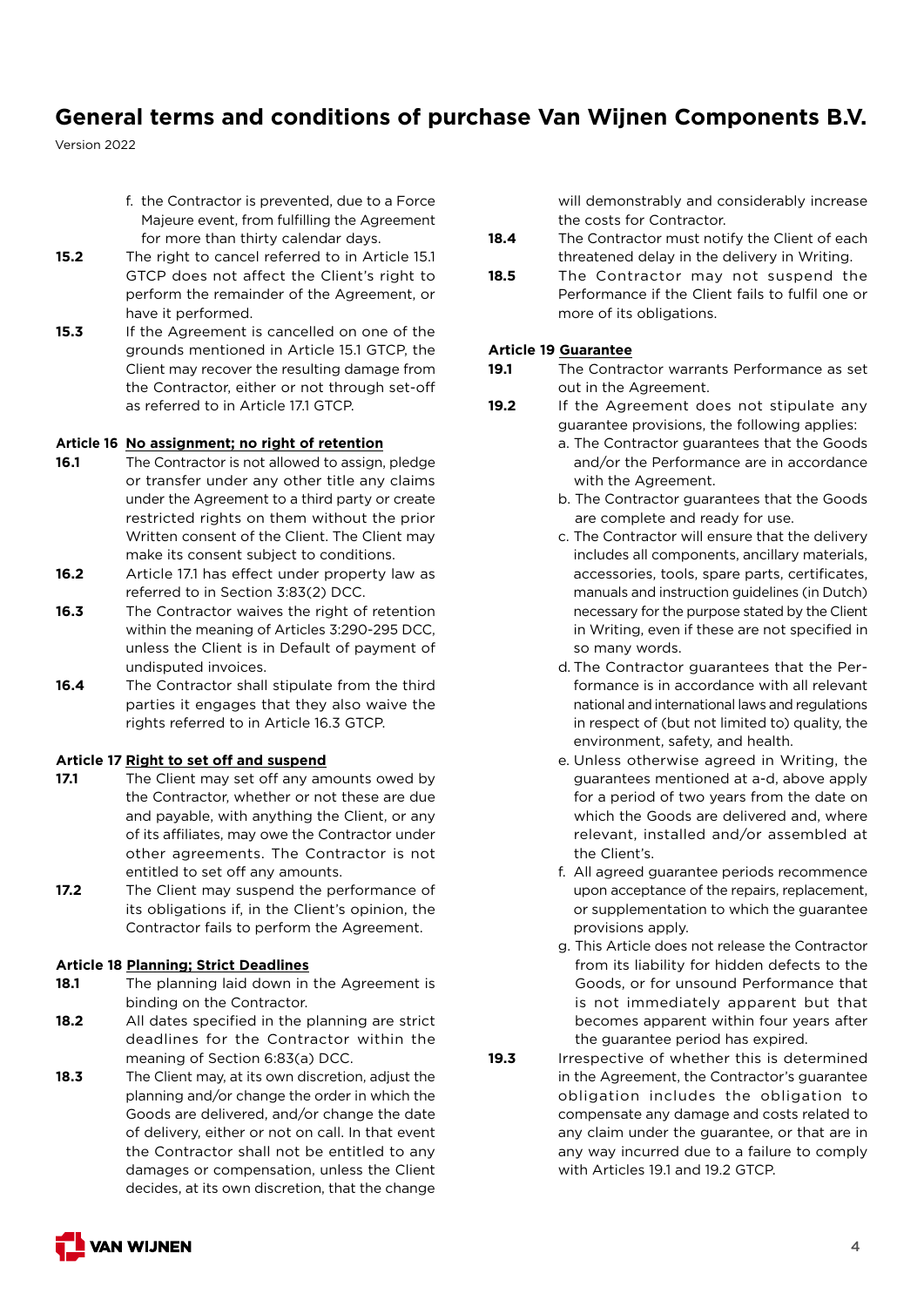Version 2022

- **19.4** Any defects that are guaranteed and that are reported to the Contractor within the guarantee period must be remedied by the Contractor within two weeks of the notification.
- **19.5** Save in the event of Force Majeure on the part of the Contractor, any claims under the guarantee that are not remedied within the period specified in Article 19.4 GTCP will be remedied by the Client. All resulting loss or damage will be recovered from the Contractor.
- **19.6** If the Contractor is declared bankrupt or threatens to go bankrupt, the Client may deduct an amount, to be set by the Client in all fairness but not less than 5% of the Contract Price, from the Contract Price as financial compensation for the fact that it is no longer able to submit claims under the guarantee.
- **19.7** All agreed guarantee periods recommence upon acceptance of the repairs, replacement, or supplementation to which the guarantee provisions apply.

#### **Article 20 Copyright; Intellectual and industrial property rights; Use of documents**

- **20.1** All data carriers and documents provided by the Client to the Contractor shall remain the property of the Client. The Contractor may not make copies of such documents or share these with third parties, unless this is necessary in connection with rendering the Performance.
- **20.2** All data carriers and documents are to be deleted or returned to the Client at the Client's first request.
- **20.3** The Contractor agrees to indemnify the Client for any third-party claims in connection with a violation of copyrights and/or intellectual or industrial property rights and/or patent rights in the performance of the Agreement.
- **20.4** The Contractor warrants the free and undisturbed use of the Goods by the Client.
- **20.5** The Contractor requires the Client's prior consent to use the Client's documents in its digital and other publications.
- **Article 21 The Contractor's drawings and calculations; Electronic Data Interchange System (EDI)**
- **21.1** The details of any models, drawings and calculations provided by the Contractor must meet the SBR reference details.
- **21.2** The Contractor shall be liable for any drawings and calculations made by it or on its behalf, irrespective of whether these are approved by the Client.
- **21.3** The Contractor shall submit, at its own cost, all electronic data/documents concerning its Performance to the Client at the latter's first request, on a digital data carrier, and in a format to be stipulated by the Client, where necessary accompanied by plot-styles.
- **21.4** If the Performance is to be carried out in BIM, the Contractor shall observe the Client's BIM protocol, which will be attached to the Agreement.
- **21.5** The Client may use the said documentation at its own discretion, including reproducing them for its own use or for including them in its manuals.
- **21.6** The Contractor shall apply an electronic data interchange (EDI) that is compatible with the Client's system.
- **21.7** All information transmitted and/or shared via the EDI will be considered by the Parties as written communication.
- **21.8** The Client shall be entitled to save, print and copy all information and/or documents shared by the Contractor in and via the EDI.

## **Article 22 Materials; Tests; Inspections**

- **22.1** Any Goods that need to be inspected must be stored by the Contractor in such a manner that inspection is possible.
- **22.2** The Goods shall only be deemed to have been delivered if they are accepted/approved by or on behalf of the Client.
- **22.3** During the performance of the Agreement the Client may demand a test piece/test setup, and sample, inspect and/or test components and materials.
- **22.4** The Contractor shall fully cooperate with the Client, free of charge, if the Client exercises the right referred to in Articles 22.1 and 22.2.
- **22.5** If a test as referred to in this Article cannot be held at the scheduled time due to the actions or inaction of the Contractor, or if a test needs to be repeated, the resulting costs incurred by the Client shall be payable by the Contractor.
- **22.6** If the Goods and/or Performance, or any part thereof, is rejected, the Contractor shall ensure that this is remedied within five business days, unless otherwise agreed in Writing.
- 22.7 If the Contractor fails to comply with the obligation of Article 22.6 GTCP, the Client may instruct a third party to do so, at the expense of the Contractor.

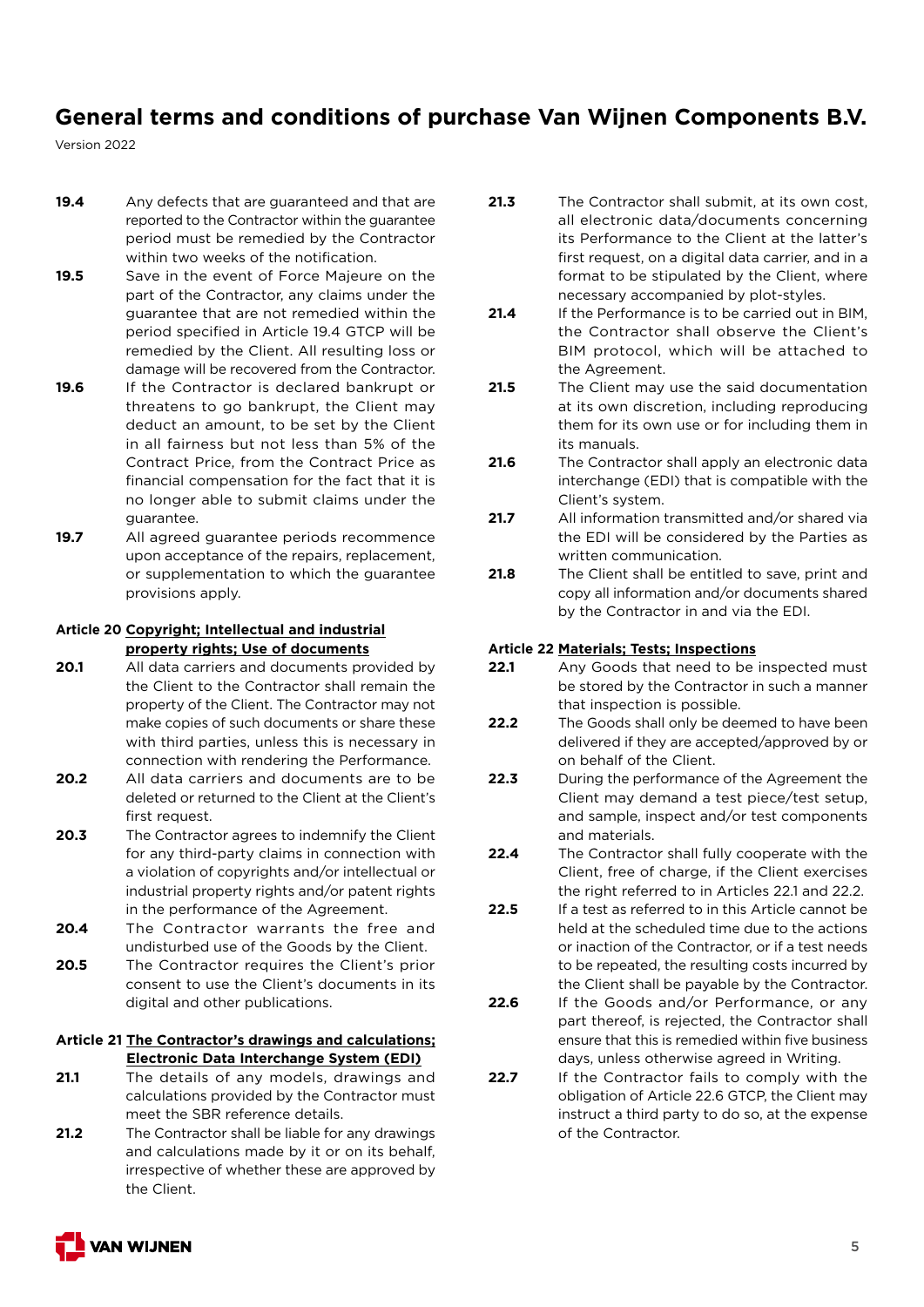Version 2022

**22.8** If the Contractor does not take back the rejected Goods within 5 business days - or within a different period to be agreed - the Client may return the Goods to the Contractor at the Contractor's expense.

#### **Article 23 Delivery**

- 23.1 Deliveries are to be made to the agreed location and at the agreed time, in accordance with the agreed terms of delivery. If nothing has been agreed in this respect, delivery shall take place DDP (Incoterms 2020).
- **23.2** The Client has the right to postpone delivery. In that case the Contractor will store and preserve the Goods separately and recognisable as such, properly packaged, in a secure manner and properly insured.
- 23.3 The Contractor must mark the delivery with the Client's purchase/order number. Deliveries that are not marked with the purchase/order number will not be accepted.

#### **Article 24 Risk and Insurance**

- **24.1** The ownership of the Goods passes to the Client upon delivery and - where so agreed after having been assembled and/or installed.
- **24.2** Any objects, such as raw materials, ancillary materials, tools, drawings, Specifications and software made available by the Client to the Contractor in connection with its fulfilment of the obligations shall remain the property of the Client at all times. The Contractor shall keep these objects and mark them as the Client's property in a manner recognisable to third parties. These objects shall be deemed to be in a proper state and in conformity with the required Specifications, unless the Contractor has submitted a written complaint within a reasonable period of time of receipt.
- **24.3** The risk to the Goods passes to the Client upon delivery and approval thereof in accordance with Article 22 GTCP. This is without prejudice to Article 19 GTCP and the Contractor's other obligations.

#### **Article 25 Contract extras**

- **25.1** The Client must be notified by the Contractor of any contract variations in advance, stating the effect thereof on the price and the planning.
- **25.2** Contract extras may only be carried out following a written Order from the Client.
- **25.3** Contract extras must be billed separately, subject to the provisions of Article 10 GTCP.
- **25.4** If the Contractor fails to comply with the above, the costs for the contract extras shall be payable by the Contractor.

### **Article 27 Safety**

- **26.1** The Contractor shall take all measures necessary in respect of safety, well-being, and health, with due observance of the applicable laws and regulations and the state of the art and science, where this applies to the Agreement and/or the Performance and/ or the Goods.
- **26.2** The materials and machinery and equipment used by the Contractor must comply with the applicable laws and regulations. The Contractor shall provide test certificates to the Client at the latter's request.
- **26.3** Unless otherwise agreed all necessary work equipment, including the usual personal protective equipment (PPE), shall be provided by the Contractor.
- **26.4** The Contractor shall ensure that someone who speaks Dutch is present during the Performance. The Client must be informed of the identity of this person.
- 26.5 The Contractor shall only use competent, certified and/or qualified people for rendering the Performance.
- **26.6** The Contractor shall cooperate with identifying the risks involved in rendering the Performance and shall take the necessary precautions to prevent these risks, with due observance of the occupational hygiene strategy.
- **26.7** The Contractor shall immediately remedy any unsafe situations and notify the Client of these.
- **26.8** Every accident must be reported by the Contractor to the Client immediately and of each accident a report must be made. This report must be submitted to the Client within 24 hours. Simultaneously with this or as soon as possible thereafter, the period of absence (verzuimsduur) (in calendar days) must be stated as a measure of the seriousness of the accident.
- **26.9** The Contractor undertakes to actively cooperate with any investigations carried out: (i) to raise the safety awareness and (ii) into the cause of (near) accidents.